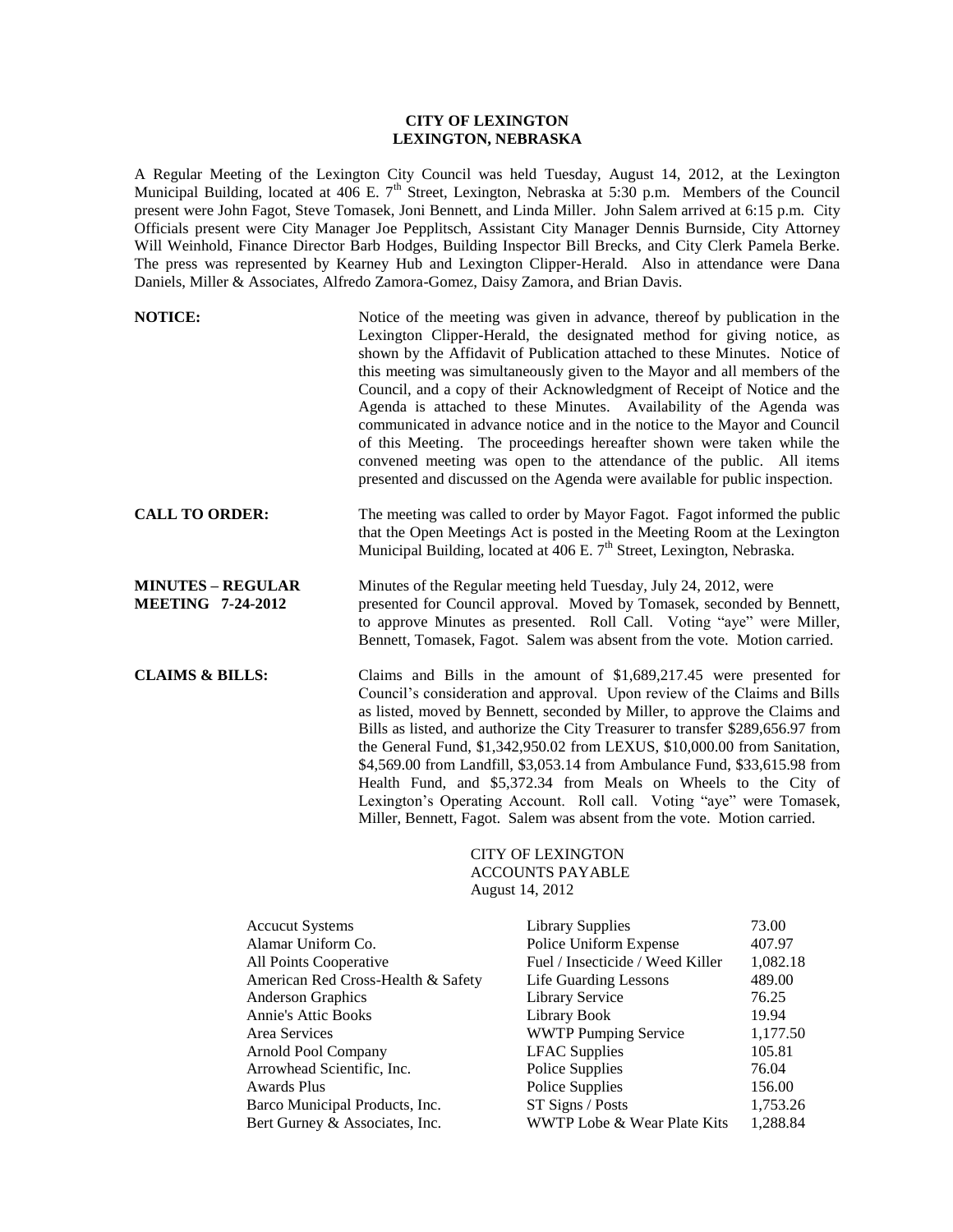| Blackburn Mfg, Co.                                              | <b>WR Supplies</b>                                           | 368.05              |
|-----------------------------------------------------------------|--------------------------------------------------------------|---------------------|
| Cash-Wa Distributing                                            | GGC/Rec/LFAC/SB Spls & Food                                  | 4,261.47            |
| <b>Central Community College</b>                                | <b>CPR Instructors Class/Ambulance</b>                       | 330.00              |
| Central Garage Fund                                             | Fuel / Service & Repair                                      | 16,765.16           |
| Concordia University, NE-Plum Creek                             | Library Conference                                           | 60.00               |
| <b>Consolidated Management Company</b>                          | <b>Police School Meals</b>                                   | 328.75              |
| Culligan Water Conditioning Co.                                 | Soft Water Supplies                                          | 187.66              |
| Dan's Sanitation                                                | <b>Sanitation Fees</b>                                       | 13,595.96           |
| Danko Emergency Equipment Co.                                   | Fire Dept Equipment                                          | 1,750.00            |
| Davis Energy, Inc.                                              | Fuel / Oil                                                   | 11,739.18           |
| Dawson Area Development                                         | New Neighborhood Initiative PJ                               | 4,000.00            |
| Dawson County Transit Bus                                       | Transportation                                               | 28.00               |
| Dawson Pest Control                                             | GGC / DCOC Service                                           | 91.35               |
| Dawson Public Power                                             | <b>Power Purchase</b>                                        | 423.02              |
| Demco, Inc.                                                     | <b>Library Supplies</b>                                      | 102.60              |
| Designer Craft Woodworking, Inc.                                | DAD Table/Casework-DCOC                                      | 3,344.00            |
| Diamond Vogel Paint                                             | PK / ST Supplies                                             | 3,515.58            |
| <b>Dugan Business Forms</b>                                     | <b>Business Office Supplies</b>                              | 298.06              |
| <b>Dutton-Lainson Company</b>                                   | <b>EL Meter Supplies</b>                                     | 423.59              |
| <b>Eakes Office Plus</b>                                        | Library Supplies / ST Copies                                 | 180.06              |
| Eilers Machine & Welding, Inc.                                  | <b>Central Garage Supplies</b>                               | 59.73               |
| Electric Fixture & Supply                                       | EL / LFAC Supplies                                           | 230.01              |
| EMS Billing Services, Inc.                                      | Ambulance Billing Service                                    | 1,428.62            |
| Eustis Body Shop, Inc.                                          | Towing Expense / Vehicle Repair                              | 300.15              |
| Fagot Refrigeration & Electric                                  | Muni Bldg Service / Repair                                   | 1,918.85            |
| FedEx                                                           | <b>WWTP Shipping Chg</b>                                     | 58.63               |
| Follett Software Co.                                            | <b>Library Supplies</b>                                      | 79.44               |
| Gale Group, The                                                 | <b>Library Books</b>                                         | 131.50              |
| Gould, Stanley E.                                               | <b>EL</b> Rebate                                             | 450.00              |
| Great Plains One-Call Service<br>Health Claims Fund             | Locates<br>Claims                                            | 82.10               |
| HOA Solutions, Inc.                                             |                                                              | 28,976.63           |
| Holbein, Dahlas D.                                              | Variable Frequency Drives Wells<br>Lawn Care / Yard Clean-up | 26,440.00<br>660.00 |
| <b>Hometown Brand Center</b>                                    | Ambulance Equipment                                          | 799.99              |
| <b>Ingram Library Services</b>                                  | <b>Library Books</b>                                         | 830.49              |
| <b>Intellicom Computer Consulting</b>                           | <b>Computer Service</b>                                      | 47.00               |
| <b>Jakes Toro Sprinklers</b>                                    | LFAC Sprinkler Repair                                        | 82.25               |
| JEO Consulting Group, Inc.                                      | Comprehensive Plan Study                                     | 8,014.72            |
| Jim Phillips Const.                                             | ST / Main Break Repairs                                      | 9,220.00            |
| John Deere Financial/Landmark Implement Central Garage Supplies |                                                              | 130.19              |
| Jones Plumbing & Heating, Inc.                                  | LFAC/PK/Fire Dept Rep/Spls                                   | 976.33              |
| K.R.V.N. Radio                                                  | <b>NPPD Coop Ads</b>                                         | 208.00              |
| Kearney Hub                                                     | Publication                                                  | 28.96               |
| Kelley Tree Service, LLC                                        | Tree Removal/Power Line Cleanup17,000.00                     |                     |
| Kelly Supply Company                                            | <b>WWTP Supplies</b>                                         | 673.88              |
| Kinney, Joel                                                    | Mileage to School                                            | 199.80              |
| Konica Minolta Business Solutions                               | City / Library / Police Copies                               | 891.88              |
| Kratzer Electric, Inc.                                          | Service Bldg Repair                                          | 92.93               |
| League of Nebraska Municipalities                               | Membership Dues                                              | 8,990.00            |
| Lexington Animal Clinic                                         | Animal Care                                                  | 846.80              |
| Lexington Area Solid Waste Agency                               | Landfill                                                     | 1,092.36            |
| Lexington Newspapers, Inc.                                      | Publications                                                 | 762.68              |
| <b>Lexington Postmaster</b>                                     | GGC/Muni Bldg Postage/Stamps                                 | 665.00              |
| Lexington Regional Health Center                                | Wellness / Drug Tests                                        | 203.00              |
| Lexington, City of                                              | <b>Franchise Fees</b>                                        | 164.99              |
| Lexington City Payroll Account                                  |                                                              |                     |
| Payroll                                                         | Wages                                                        | 141,396.42          |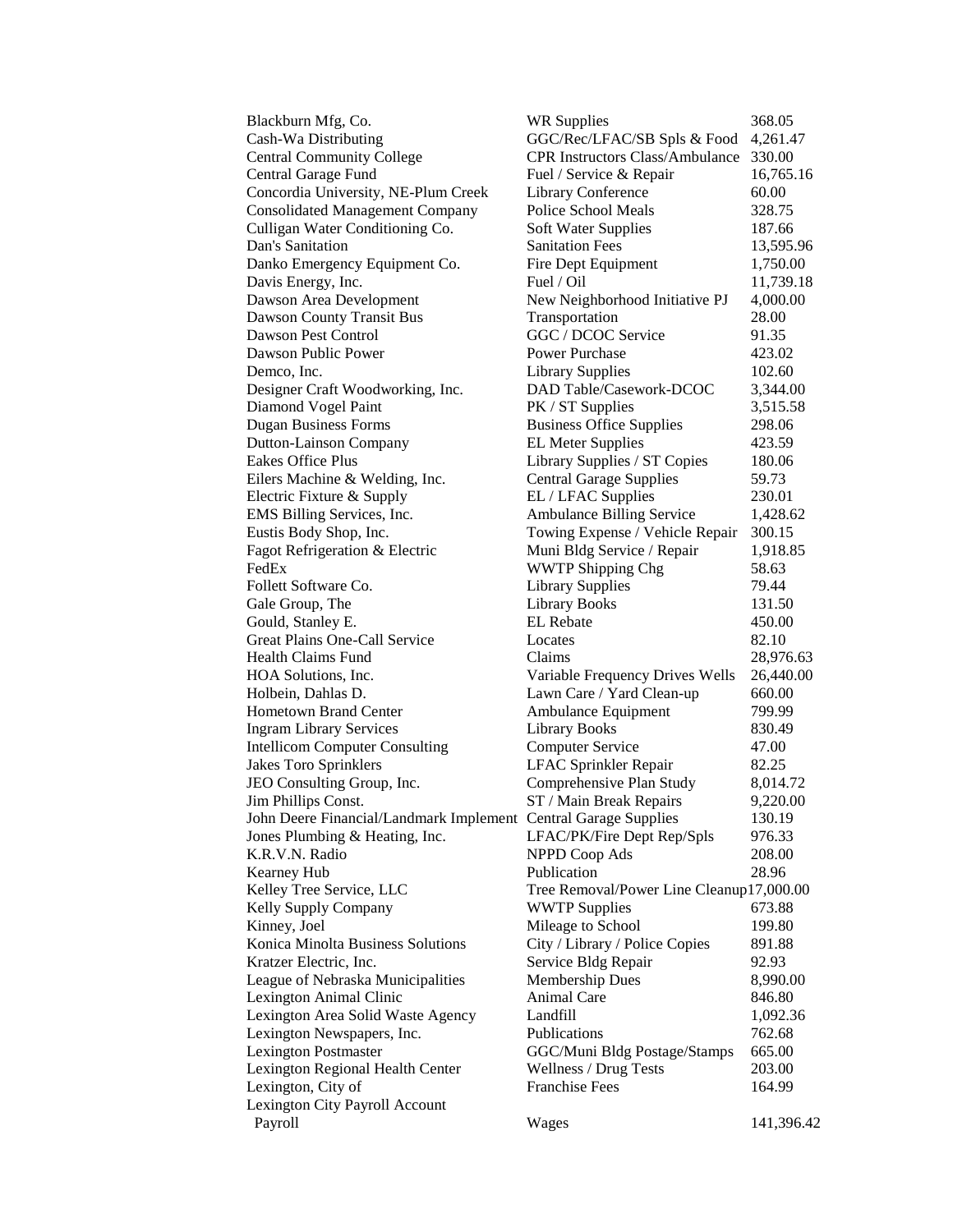Union Bank & Trust Employer Portion / Pension 3,878.07 Union Bank & Trust **Police Pension** 1,813.30 ICMA City Manager Pension 463.85 Mac's Short Stop GGC/Rec/LFAC Food & Supplies 965.73 Martin Electric, Inc. The LEAC Repair 70.79 Matheson Tri-Gas Inc.  $\mu$  Ambulance Supplies 74.00 Matt Parrott/Storey Kenworthy Business Office Supplies 1,121.12 McCookNet Internet Service Service Service 53.00 Mead Lumber & Rental-Lexington Cem / PK / LFAC Supplies 453.59 Mejia, Rigoberto UTL Refund 25.74 MicroMarketing, LLC Library Books 1,026.59 Mid-American Research Chemical WWTP Supplies 276.74 Mid-State Units **1,440.00** Rental 1,440.00 Midland Scientific, Inc. **WWTP Supplies** 289.43 Midwest Laboratories, Inc. Landfill Testing 4,569.00 Millican, Mike **EL Reparation EL Rebate** 800.00 Morris Press **CGC Supplies** 73.00 Mr. Automotive **Police / ST Supplies** 111.66 National Geographic Little Kid Library Subscription 15.00 National Patent Analytical System Police Equipment Repair 228.72 NE Public Health Environmental Lab WR Testing 209.25 NE Department of Environmental Quality Certificate Renewal 150.00 Nebraska Library Commission Library Subscription 3,400.00 Nebraska Public Power District O & M 65,000.00 NebraskaLink Library Service 15.00 Olsson Associates Downtown Reviatlization-Phase II 1,268.67 Paulsen, Inc. Concrete 2,615.96 Platte Valley Auto Mart, Inc. Police Vehicle Service 43.46 Plum Creek Cleaners Rug Service 283.00 Plum Creek Telephone LFAC Phone Repair 205.00 Principal Dental Premium 1,997.52 Rasmussen Mechanical Services Libr Svc Agmt/WWTP Boiler Rpr 10,839.83 Richardson Mowing Lawn Care 150.00 Roberts Dairy Company Beverages & Food 444.02 Rodale, Inc. 6. The College of Library Book 39.94 S & W Auto Parts, Inc. Central Garage / WWTP Supplies 602.18 Schwan's Sales Ent LFAC Food 26.55 Service Master Mid Nebraska Cleaning Service 4,114.12 Source Gas, LLC Gas Service 1,605.54 Sport Supply Group, Inc. Ball Fence Poles 561.58 Statewide Collections LLC Collection Fees 466.45 Steve's Lock & Key GGC Latch Repair 74.32 Subway @ Walmart Meals Meals 35.10 Summit Supply Corporation LFAC Bench 611.00 T.O. Haas Tire Co., Inc. Tires / Repair 477.27 Tagge, Darold Highway Superintendent Service 2,000.00 Team Detail & Quicklube Police Uniform Expense 35.00 Thalman, Julie **Cleaning Service** 160.00 Thompson Company, The Food & Supplies 1,365.27 Total Lawn Care Lawn Care Lawn Care 1,125.00 U-Save Business Equipment Postage/UPS Chgs Supplies 943.16 Unisan Products DCOC / Muni Bldg Supplies 480.50 Village Uniform GGC Supplies 68.40 Vision Internet Providers, Inc. Monthly Hosting Fee 210.00 W P C I Drug Test 27.10 Walmart Supplies 678.57

Social Security **Employer Portion / FICA Med** 10,460.83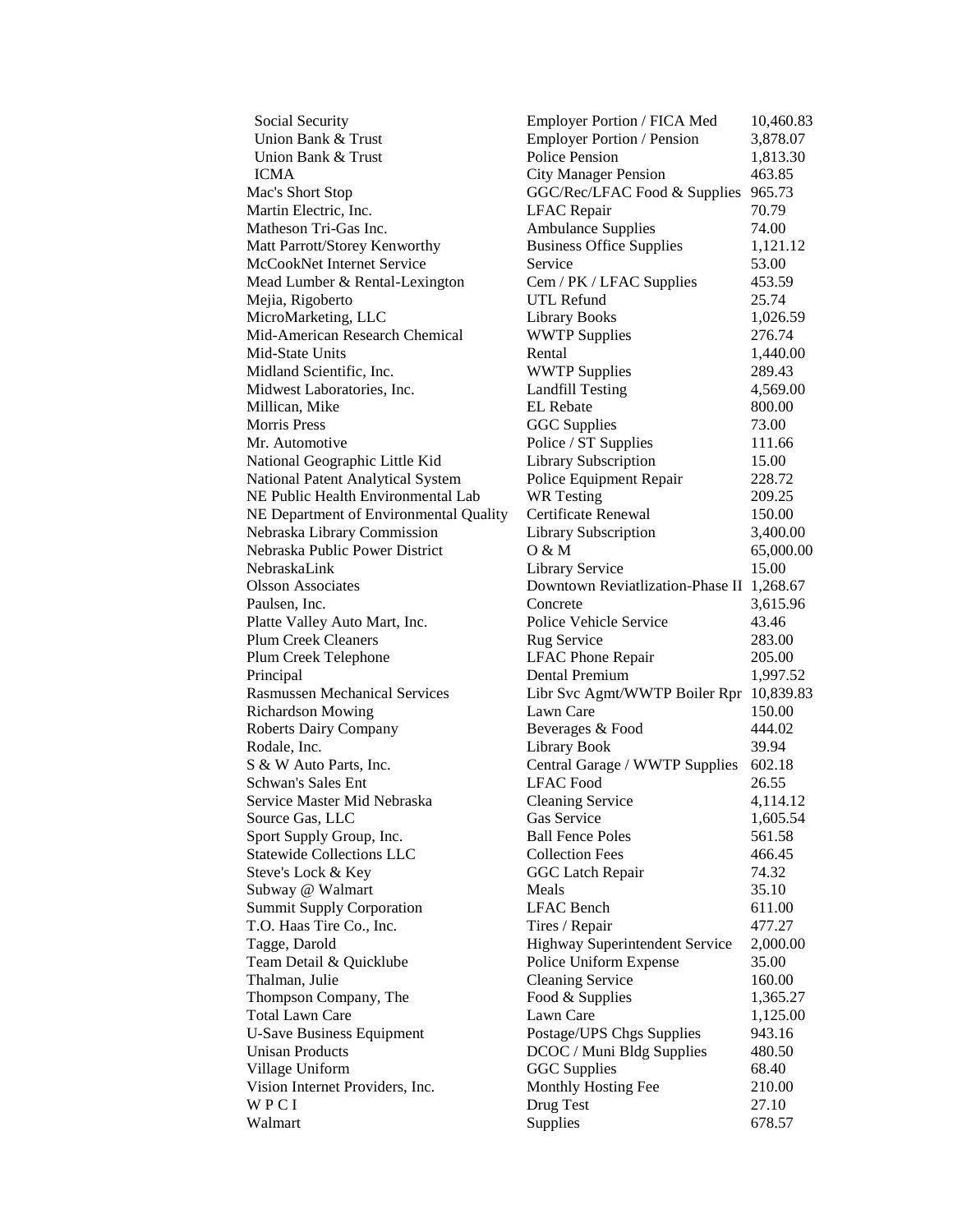| Ward, Tom                              | <b>EL Rebates</b>                  | 2,200.00     |
|----------------------------------------|------------------------------------|--------------|
| Area Services                          | <b>SW Line Service</b>             | 150.00       |
| B & D Office City                      | Police Supplies                    | 80.40        |
| Barco Municipal Products, Inc.         | <b>ST Supplies</b>                 | 590.75       |
| Career Services, Inc.                  | <b>BECA Grant-Request #3</b>       | 6,007.87     |
| Center Point Large Print               | Library Books                      | 85.08        |
| Central Garage Fund                    | Service / Repair                   | 1,152.01     |
| <b>Consolidated Management Company</b> | Police School Meal                 | 4.25         |
| Dawson County Sheriff                  | Firearms Training Range Fee        | 300.00       |
| Dawson Public Power District           | <b>Power Purchase</b>              | 5,524.39     |
| Farm Plan / Landmark Implement         | <b>WWTP Supplies</b>               | 64.21        |
| Fastenal                               | <b>WR Supplies</b>                 | 139.81       |
| FYR-TEK, Inc.                          | Supplies/Vehicle Service/Repair    | 794.36       |
| Gale Group, The                        | <b>Library Books</b>               | 161.34       |
| Global Equipment Company               | <b>WWTP Supplies</b>               | 736.00       |
| Great Western Bank-City Petty Cash     | Stamps / Meals / Postage           | 176.07       |
| <b>Health Claims Fund</b>              | Claims                             | 3,579.73     |
| <b>Ingram Library Services</b>         | <b>Library Books</b>               | 490.63       |
| Intellicom Computer Consulting, Inc.   | <b>Replacement Battery Backups</b> | 112.00       |
| Lexington Health Fund                  | Self-Funding                       | 31,501.37    |
| Mead Lumber & Rental-Lexington         | LFAC / PK / WWTP Supplies          | 23.26        |
| Menards-Kearney                        | <b>ST Supplies</b>                 | 247.91       |
| Meritain Health                        | Premium                            | 18,844.59    |
| MicroMarketing, LLC                    | Library Books                      | 141.97       |
| Nebraska Dept. of Revenue              | Sales & Use Tax                    | 59,319.34    |
| NE Dept of Health & Human Services     | <b>UTL Refund</b>                  | 407.63       |
| Nebraska Machinery                     | Central Garage / Motor             | 1,207.76     |
| Nebraska Public Power District         | <b>Power Purchase</b>              | 1,098,300.29 |
| Nebraska Tech & Telecomm, Inc.         | Telephone Service                  | 1,261.22     |
| Peerless Energy Systems                | <b>WWTP Supplies</b>               | 244.90       |
| <b>Plum Creek Market Place</b>         | GGC / Rec Food & Supplies          | 137.46       |
| $Presto-X$                             | Fire Dept Service                  | 87.78        |
| S & W Auto Parts, Inc.                 | <b>Central Garage Supplies</b>     | 59.94        |
| <b>Sports Illustrated</b>              | Library Subscription               | 89.04        |
| T. O. Haas Tire, Co., Inc.             | ST Tire                            | 361.76       |
| Wal-Mart                               | Supplies                           | 234.90       |
| Werner's Sprinklers                    | Sprinkler Repair                   | 76.90        |
| Wilson Foundation, The                 | <b>Police Class</b>                | 150.00       |
|                                        |                                    |              |

TOTAL CLAIMS: 1,689,217.45

**LIQUOR LICENSE:** Mayor Fagot opened a public hearing to consider a Class I B liquor license application from Alfredo Zamora-Gomez dba Oasis, 405 East Pacific. Mr. Zamora appeared with his attorney, Brian Davis, to speak to the application. Davis addressed Council concerns regarding the incomplete application. Following discussion, the public hearing was closed. Moved by Miller, seconded by Bennett, to table action on the application to allow Mr. Zamora-Gomez to provide information to adequately complete the application. Roll call. Voting "aye" were Tomasek, Bennett, Miller, Fagot. Motion carried.

**ORDINANCE:** Ordinance No. 2318 entitled "AN ORDINANCE TO VACATE THAT PORTION OF 4th STREET LYING BETWEEN THE EAST RIGHT-OF WAY LINE OF WASHINGTON STREET AND A POINT WHICH IS 176 FEET EAST OF THE EAST RIGHT-OF-WAY LINE OF WASHINGTON STREET; TO PROVIDE FOR REVERSION OF THE VACATED STREET TO ADJOINING PROPERTY OWNERS; TO RETAIN EASEMENT FOR PUBLIC UTILITIES; TO PROVIDE FOR AN EFFECTIVE DATE AND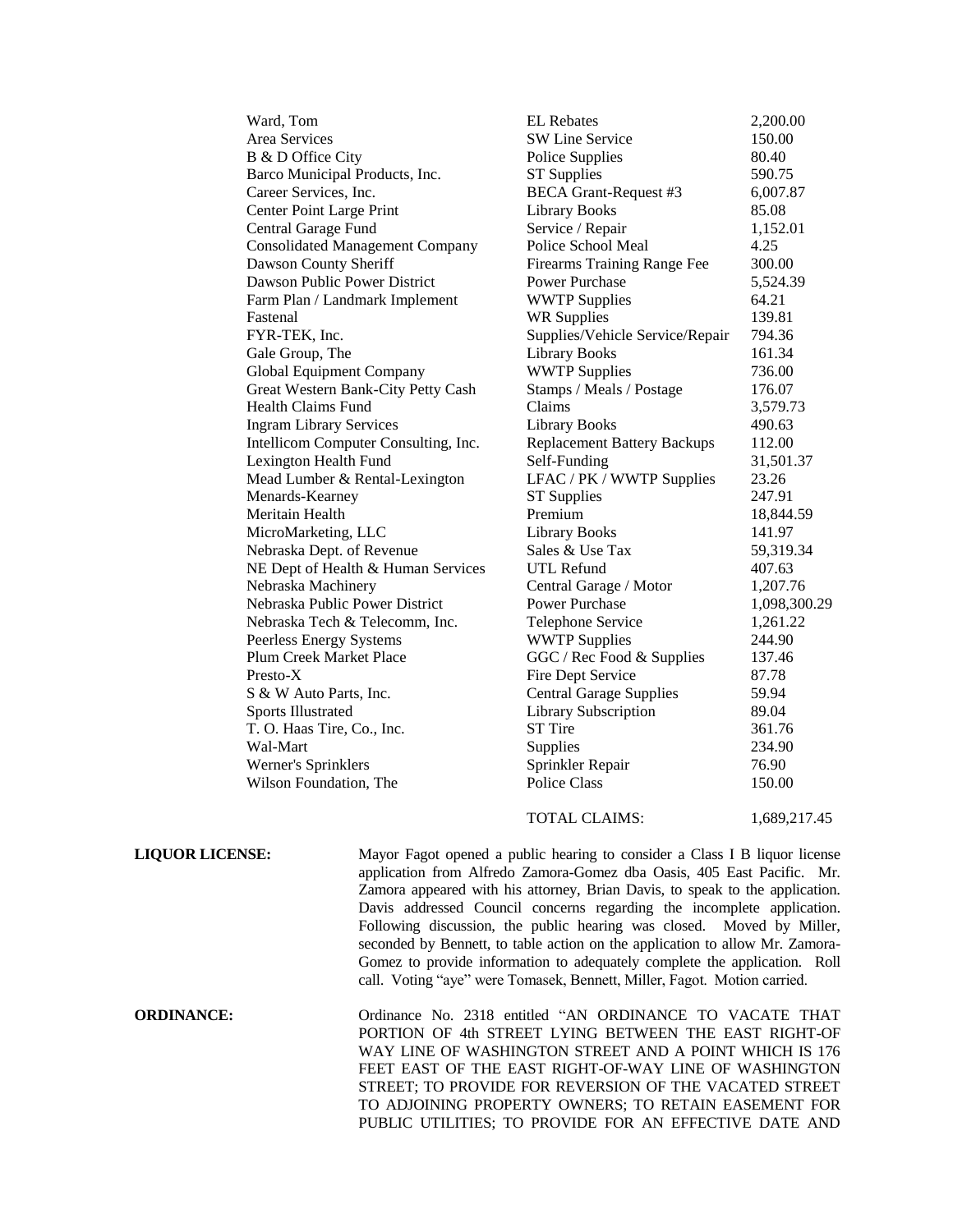|                        | FOR PUBLICATION IN PAMPHLET FORM" was presented. Pepplitsch<br>explained that this proposed right-of-way vacation is intended to protect the<br>long term operation and maintenance of the area as a public parking facility,<br>and exclude further private utility locations through the property into the future.<br>Following discussion, moved by Miller, seconded by Tomasek, to approve<br>Ordinance No. 2318 on first reading. Roll call. Voting "aye" were Bennett,<br>Tomasek, Miller, Fagot. Salem was absent from the vote. Motion carried.                                                                                                          |  |  |
|------------------------|------------------------------------------------------------------------------------------------------------------------------------------------------------------------------------------------------------------------------------------------------------------------------------------------------------------------------------------------------------------------------------------------------------------------------------------------------------------------------------------------------------------------------------------------------------------------------------------------------------------------------------------------------------------|--|--|
| <b>PUBLIC HEARING:</b> | Fagot opened a public hearing to consider editorial changes to Chapter 24A and<br>Chapter 28 of the Lexington City Code. Pepplitsch indicated that this was part<br>of a recodification effort and provided an overview. The proposed amendments<br>do not attempt to alter existing regulations contained in the chapters; rather,<br>they attempt to resolve inconsistencies with state statutes and other sections of<br>the city code, remove unnecessary language, update definitions, and renumber<br>the chapters and sections as part of the overall recodification effort. Following<br>discussion, the public hearing was closed. No action was taken. |  |  |
| <b>RESOLUTION:</b>     | Resolution No. 2012-16 was presented. Following discussion, moved by<br>Miller, seconded by Bennett, to approve Resolution No. 2012-16. Roll call.<br>Voting "aye" were Tomasek, Bennett, Miller, Fagot. Salem was absent from<br>the vote. Motion carried.                                                                                                                                                                                                                                                                                                                                                                                                      |  |  |
| RESOLUTION NO. 2012-16 |                                                                                                                                                                                                                                                                                                                                                                                                                                                                                                                                                                                                                                                                  |  |  |
|                        | WHEREAS, the City has by Ordinance No. 2317, approved the sale of the<br>following described real estate owned by the City, to-wit:                                                                                                                                                                                                                                                                                                                                                                                                                                                                                                                              |  |  |
|                        | Lot 2, Block 19, Original Town of Plum Creek, now City of Lexington,<br>Dawson County, Nebraska;                                                                                                                                                                                                                                                                                                                                                                                                                                                                                                                                                                 |  |  |
|                        | WHEREAS, Notice of such Ordinance has been duly published and the time<br>for remonstrance has passed, and no petition against such sale has been filed.                                                                                                                                                                                                                                                                                                                                                                                                                                                                                                         |  |  |
|                        | BE IT THEREFORE RESOLVED by the Council and President of the Council<br>of the City of Lexington, Nebraska, that John Fagot, as President of the<br>Council, is hereby directed and authorized on behalf of the City to execute a<br>deed conveying the above described property to COREY URBAN, the<br>purchaser thereof.                                                                                                                                                                                                                                                                                                                                       |  |  |
|                        | PASSED AND APPROVED August 14, 2012.                                                                                                                                                                                                                                                                                                                                                                                                                                                                                                                                                                                                                             |  |  |
|                        | BY: John Fagot, Mayor                                                                                                                                                                                                                                                                                                                                                                                                                                                                                                                                                                                                                                            |  |  |
|                        | ATTEST: Pamela Berke, City Clerk                                                                                                                                                                                                                                                                                                                                                                                                                                                                                                                                                                                                                                 |  |  |
| <b>RESOLUTION:</b>     | Resolution No. 2012-17 was presented. Following discussion, moved by<br>Bennett, seconded by Tomasek, to approve Resolution No. 2012-17. Roll call.<br>Voting "aye" were Miller, Salem, Tomasek, Bennett, Fagot. Motion carried.                                                                                                                                                                                                                                                                                                                                                                                                                                 |  |  |
|                        | <b>CITY OF LEXINGTON</b><br>RESOLUTION NO. 2012-17                                                                                                                                                                                                                                                                                                                                                                                                                                                                                                                                                                                                               |  |  |
|                        | SIGNING OF SUPPLEMENTAL AGREEMENT #1<br>CONSTRUCTION ENGINEERING<br>13th STREET URBAN RECONSTRUCTION                                                                                                                                                                                                                                                                                                                                                                                                                                                                                                                                                             |  |  |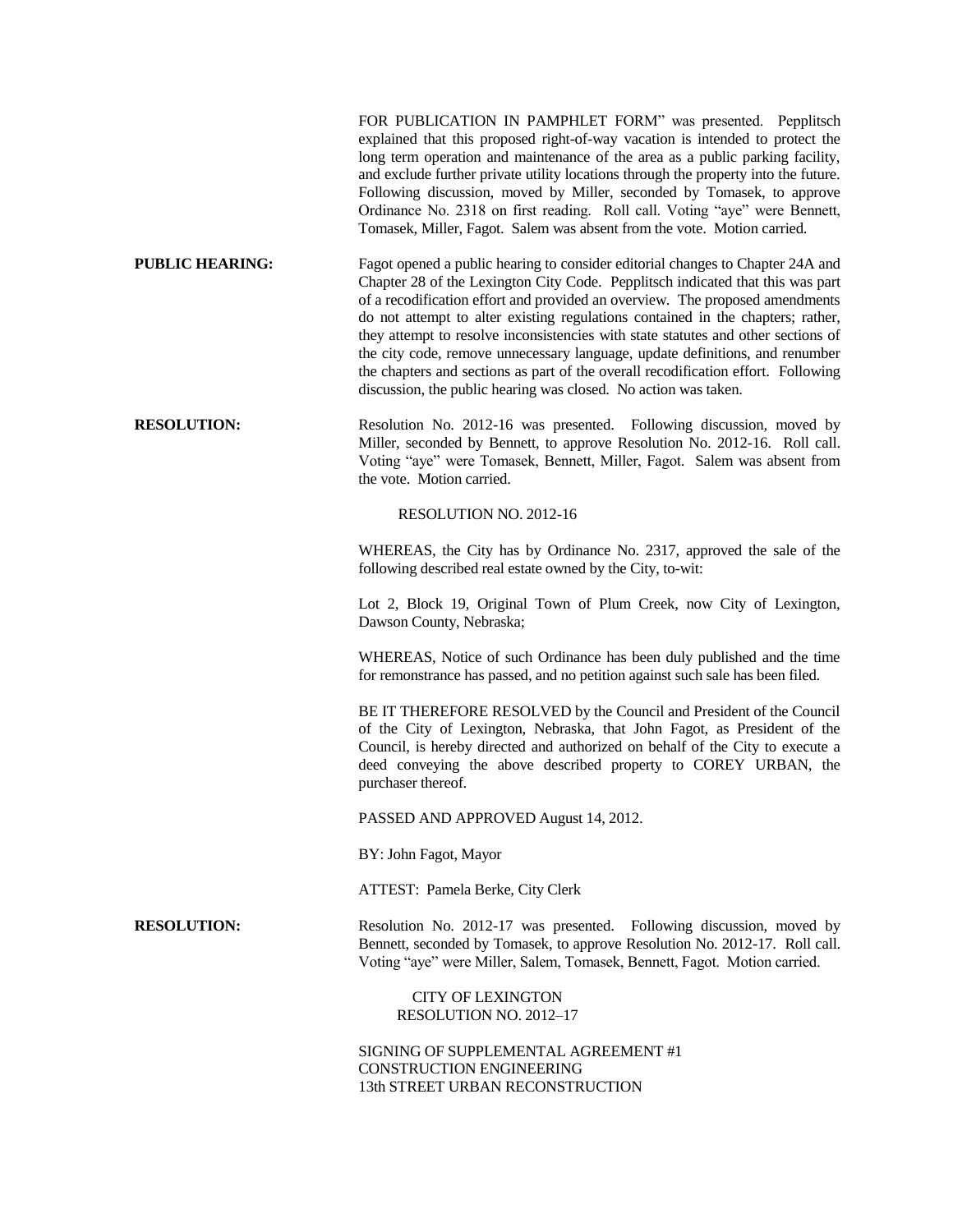Whereas: The City of Lexington and Olsson Associates entered into an Engineering Agreement BK1160 executed by the Consultant on April 21, 2011, and executed by the City on April 19, 2011, hereinafter referred to as the "Original Agreement," providing for construction engineering services; and

Whereas: The project is named "Lexington 13th Street Urban Reconstruction," with the federal project number STPAA-6556(4), and the Nebraska Department of Roads Control Number 61338; and

Whereas: It is necessary that additional work days for storm sewer work, not contemplated in the Original Agreement, be added under this supplemental agreement; and

Whereas, it is necessary to increase the Consultant's compensation by this supplemental agreement for the additional work necessary to complete the project;

BE IT THEREFORE RESOLVED BY THE CITY COUNCIL OF THE CITY OF LEXINGTON that the Mayor is hereby directed and authorized to execute on behalf of the City of Lexington, Supplemental Agreement #1 with Olsson Associates, Inc., for Project No. STPAA-6556(4), Control No. 61338, Lexington 13th Street Urban Reconstruction, in the amount of \$8,218.76.

Passed and approved on August 14, 2012.

John Fagot, President of Council

ATTEST: Pamela Berke, City Clerk

- **AIRPORT ROAD PAVING:** Dana Daniels presented close out documents for the Airport Road Paving project. These documents included Pay Request #1 (Final) of \$206,740.80, Change Order #1 for \$11,199.80 addition, and a Certificate of Substantial Completion. Following review, moved by Miller, seconded by Tomasek, to approve the close out documents for the Airport Road Paving project as presented. Roll call. Voting "aye" were Bennett, Salem, Tomasek, Miller, Fagot. Motion carried.
- **BUDGET FY 2013:** Council and Staff reviewed draft budget numbers for the General and Enterprises funds for the FY 2013 budget. Following discussion, no action was taken.
- **ROUNDTABLE DISCUSSION:** Burnside provided a progress update on the Walnut Street Paving project. He also noted that the city received a dividend payment for FY 2011 in the amount of \$12,676, indicating a very fine worker's compensation loss ratio for the year. He thanked city employees for their current and past safety consciousness.
- **ADJOURNMENT:** There being no further business to come before the Council, Mayor Fagot declared the meeting adjourned.

John Fagot Mayor

Pamela Berke City Clerk